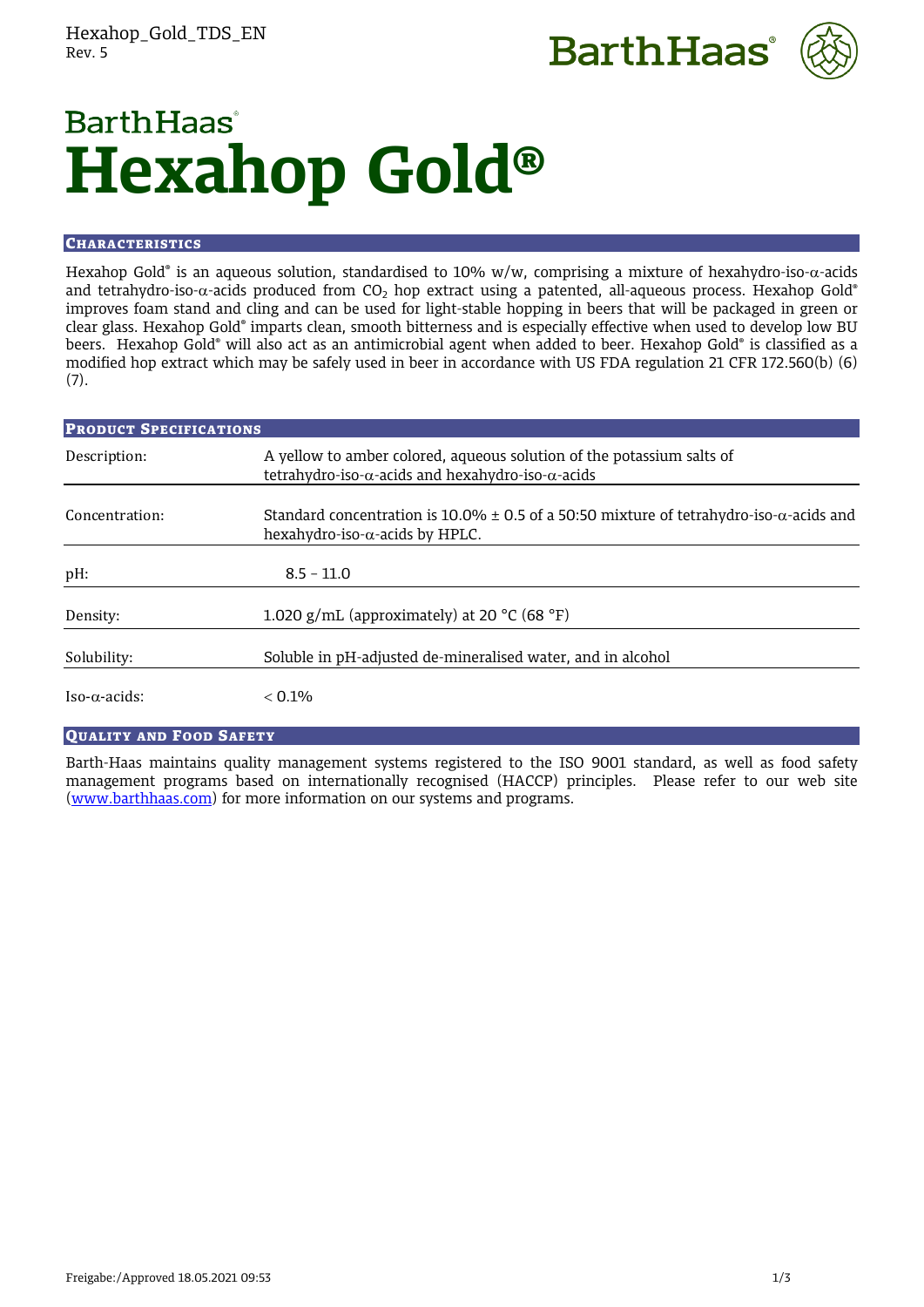



## PRODUCT USE

Hexahop Gold® is normally used after fermentation and before final filtration. Utilisation of Hexahop Gold® in final beer can be expected between 55 - 80% depending on the time and efficiency of dosing (kettle dosing is not advisable, as utilisation can decrease considerably). The point of addition should be close to a region of turbulent flow, e.g. on the suction side of a centrifugal pump. The dosing pump should be adjusted to deliver the Hexahop Gold<sup>®</sup> over approx. 70% of the total transfer time. It is advisable to make the addition prior to the final filtration step. Local high concentrations of hexa/tetrahydro-iso- $\alpha$ -acids should be avoided and the addition point should be well separated from that of other beer additions. Hexahop Gold<sup>®</sup> may be added at ambient temperature without prior dilution directly to beer. If dilution is necessary, the use of de-mineralised water with a pH adjustment to 10 – 11 (with KOH) is necessary. Do not use sodium bases to adjust the pH of de-mineralised water – caustic soda or sodium hydroxide form poorly soluble salts with most hop acids.

The amount of Hexahop Gold<sup>®</sup> is calculated based on the hop product concentration and the assumed utilisation. Conducting trials at the brewery will determine the correct dosage of Hexahop Gold<sup>®</sup> with regard to sensory bitterness and foam enhancement. Depending on the type of beer, Hexahop Gold<sup>®</sup> may give 1.0 - 1.3 times the perceived bitterness of normal iso- $\alpha$ -acids. Hexahop Gold<sup>®</sup> should not be left in dosing lines at low temperatures and we recommend cleaning dosing lines with warm, slightly alkaline de-mineralised water or ethanol after use.

# USAGE CALCULATIONS

The following calculations are based on the assumption that the mixture of hexahydro-iso- $\alpha$ -acids and of tetrahydroiso- $\alpha$ -acids is 1.3 times as bitter as iso- $\alpha$ -acids (IAA). Utilisation of hexahydro-iso- $\alpha$ -acids (HHIAA) can be expected to be about 70% or higher when Hexahop Gold® is used as recommended.

# **Desired Sensory Bitterness Units** = **BU**

hexa/tetrapurerequired in beer $(\text{mg/L})$   $=$   $\frac{\text{BU}}{1.3}$   $(1.3 \text{ assumes sensory bitterness relative to IAA})$ **Dosage hexa/tetrapure in mg/L** (70% *utilisationassumed*) =  $\frac{BU}{1 - G}$  $\frac{BU}{1.3} \times \frac{100}{70}$ **70 Dosage** in grams hexa/tetra per hL of beer  $= \frac{1}{r}$ **1.3**  $\times$   $\frac{100}{70}$  $\frac{100}{70}$   $\times$   $\frac{100}{1000}$ **1000 Amount of Hexahop Gold**® (**10% soln**) **ing/hL** : **BU**  $\frac{BU}{1.3} \times \frac{100}{70}$  $\frac{100}{70}$   $\times$   $\frac{100}{1000}$  $\frac{100}{1000}\times\frac{100}{10}$  $\frac{100}{10}$  g/hL = BU × 1.10g/hL **Amount of Hexahop Gold**® (**10% soln**) **in mL/hL: BU**  $\frac{BU}{1.3}$   $\times \frac{100}{70}$  $\frac{100}{70}$   $\times$   $\frac{100}{1000}$  $\frac{100}{1000}\times\frac{100}{10}$  $\frac{100}{10}$   $\times$   $\frac{1}{1.020}$  mL/hL = BU  $\times$  1.08mL/hL

*(e. g. for 5 desired sensory bitterness units 5/1.3 X 100/70 X 100/1000 X 100/10 = 5.5 g/hL (5.4 mL/hL) are necessary)*